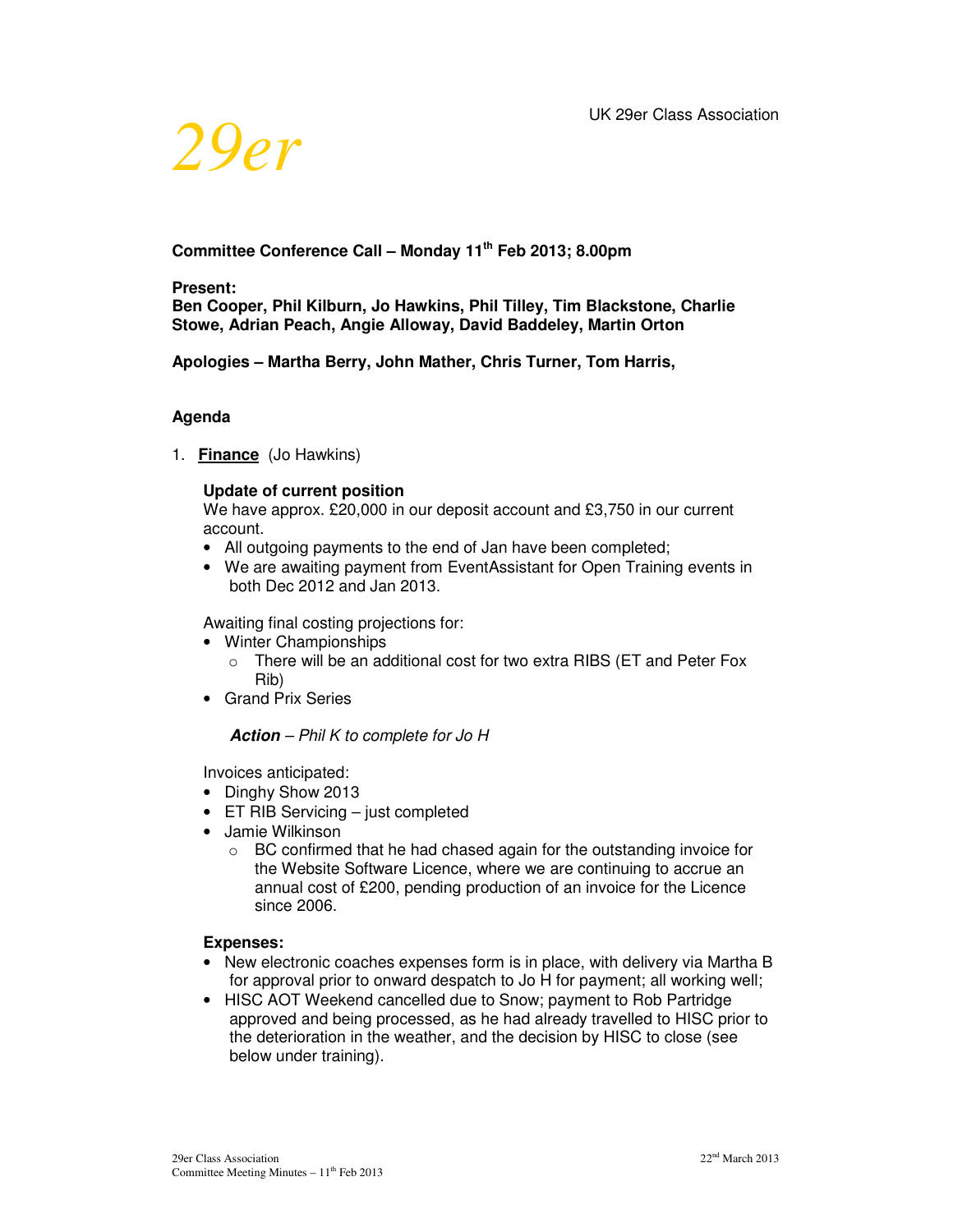# 2. **Training** (Tim Blackstone)

Winter training programme generally progressing very well, with good attendances, although slightly down on 2011/12.

- HISC Advanced Open Training Weekend (end Jan) had to be cancelled due to bad weather notably because HISC themselves took the decision to close due to the adverse conditions.
	- o Now rescheduled for weekend of 2nd / 3rd March, and coaches confirmed;
- Datchet SC Open Training (on the same weekend) went ahead, partially, after DWSC assured the class that the club would be open and operational, and given that conditions in the South East were not treacherous.
	- $\circ$  Given local conditions the class decided to go ahead and three boats arrived for the weekend;
	- $\circ$  Slight confusion over communication to parents / families, but ultimately the decision by parents on whether to travel is down to parents and not the class;
	- o Deterioration in the weather on Sunday meant that the coach took the decision to cancel the second day.
- Rutland (early Feb) 16 boats attended;
- RTYC AOT (same weekend) 3 boats attended;
	- o Slightly disappointing turnouts, but the severe weather has continued to affect attendance;
- Weymouth (mid-March) combined Open and AOT Training attendance looking very good;

Advanced Open Training 2013/14 planning:

- The AOT concept is settling down well, and with possible future contraction in NYS, we need to develop and consolidate this offering into our Open Training programme; likely considerations:
	- o Formalised "Advanced Open Squad" concept, retaining current entry point criteria and structure, but more closely mirroring NYS / TS programme with dedicated consistent coaches and access to similar 'resources'.
	- $\circ$  Expectation is that we will need to cater for larger demand going forward, so need to formalise programme.

Regional Training:

- Two confirmed applications to date from Leigh & Lowton (North West), and Royal Torbay (South West).
- Several other enquiries, but no confirmed requests;

**Action** *– Tim B to do a mote for the website/Facebook to remind members / parents of the "offer / requirements" on Regional Training.* 

3. **Events** (Phil Kilburn)

General

• MESI's finalised and published for 2013;

Forthcoming events

- Winter Championships
	- $\circ$  34 entries at present (40 eventually)
	- o SSI's published on the website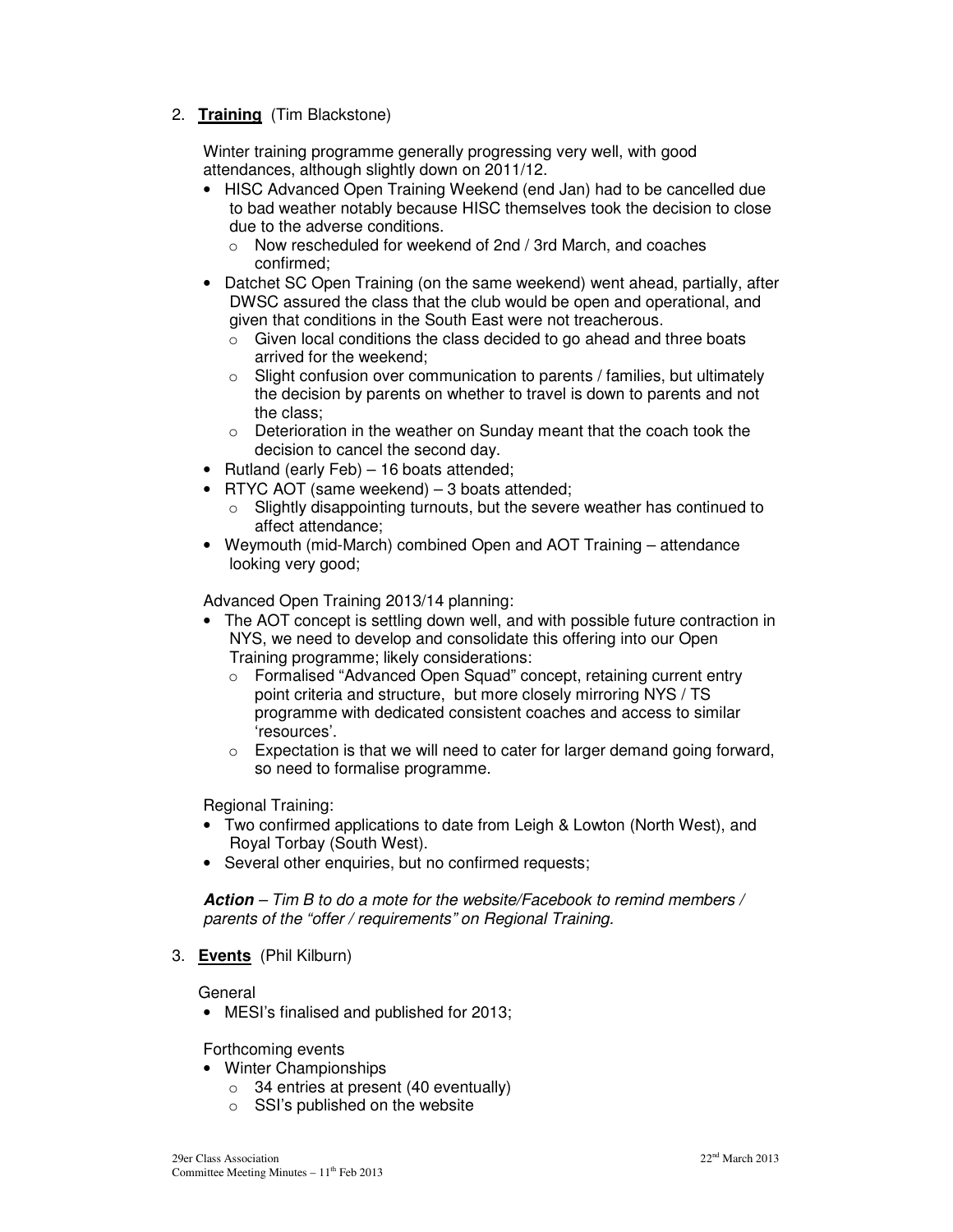- o Safety all confirmed
- $\circ$  Club open on Friday evening for people arriving early

#### Calendar

- Harken Grand Prix Series all confirmed and 8 event series;
- Change to format for 2013 with no final compulsory event, and prize giving proposed to occur at the Inland Championships thereby allowing more boats to potentially go to the Garda Eurocup event;

**Action:** *Need to confirm expected requirements re: Harken Sponsorship requirements re: Boom Advertising Stickers (Phil K and Phil T)* 

• Gap in Calendar during May / June exam period; general view is that we should promote 'other' events during this time frame, but that we do not take lead organisational responsibility for anything during this timeframe. o Asymmetric Event at Yorkshire Dales identified as one suitable event.

**Action:** *All encouraged to feed through any such suitable events to Phil K for publication on the Event Calendar.* 

- One Day Open Events
	- $\circ$  Recommendation is to encourage host clubs to where there are fleets to organise one day open events especially during the exam period;
- Trophy Management
	- $\circ$  Adrian P now has the full years trophies on a spreadsheet with ordering volumes and dates;
	- $\circ$  He confirmed that we will continue to use MJW in Hull;
	- $\circ$  He confirmed that the trophies had already been despatched to Draycote Water for the Winter Championships.
- 4. **Nationals** (Ben Cooper)
	- Ben C gave an update on the latest situation on planning for the 2013 National Championships.
		- o Bugdetary challenge on-going; currently too expensive;
		- $\circ$  Camper Van parking now confirmed as being available at HISC after they managed to get a local byelaw changed; limit is 10 campervans, and all spaces have now been booked!
- 5. **Junior Class Liaison** (Angie Alloway)
	- Angie A explained that local events were increasingly felt to be the best route for introducing new sailors into the class, especially given that there were some very strong hubs now developing (Hayling, Rutland, Royal Torbay, North Wales etc).
		- o Coordinating 'Try a 29er' weekends was not proving easy, so the new process where potential new members are linked up with a boat near their home for a trial sail was thought to be the best route forward, to be coordinated by Angie A and John M, with help from the Sailor Reps.
	- Duck and Snorkel Challenge this is a new idea specifically to help new entrants get into the class;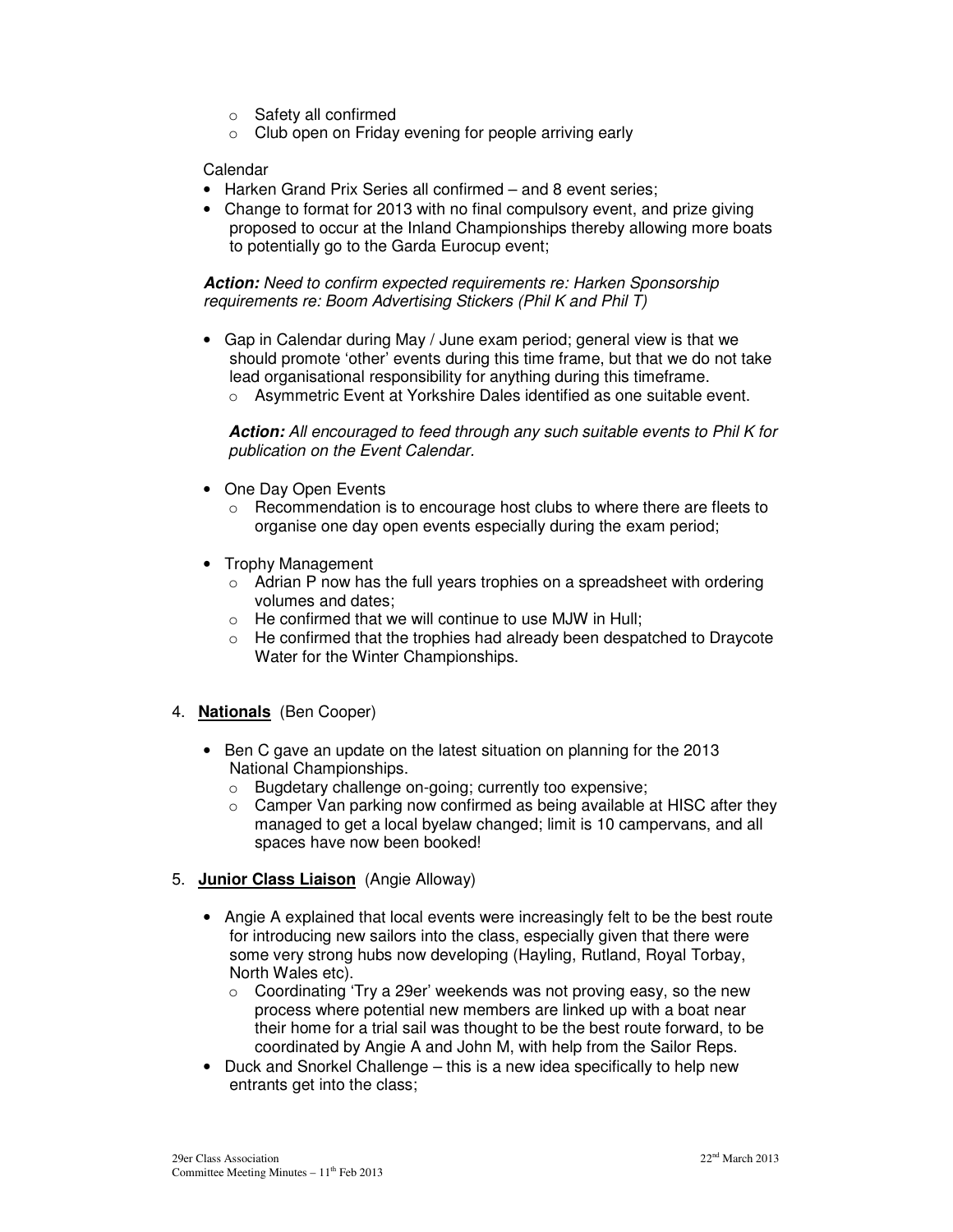$\circ$  The idea would involve a less formal racing event where experienced crews split up to sail with less experienced crews, but through using a combined scoring system the less experienced crews have a chance of getting a good result; This would help "buddying" in the fleet, and would be a fun way to help new sailors get to know the more experienced ones.

This was felt to be a good idea, and Angie agreed to identify a suitable weekend for this – probably to be hosted at Rutland.

**Action:** *Tim B to send Angie autumn training dates so as to help with identifying a suitable weekend.* 

#### 6. **Membership** (Ben Cooper)

- Ben explained the challenge with the existing membership structure whereby new joiners to the class could join the association at the start of October, and benefit from 15 months membership in their first year's subscription.
- The problem with this was that this did not accommodate new entrants who wanted to participate in early Autumn Open Training, Transition Training weekends or events; Martha had received some negative feedback that the current offer / structure was not really of benefit to many, who had to pay a full year's membership to join from early autumn.
	- $\circ$  The proposal is to replace the current structure with a part year membership available from 1st Sept, at a reduced fixed rate, and **not** including payment of the international class association fee.
	- $\circ$  To do this would require a change to the constitution, which would need to be voted on at the AGM, such that a change could be introduced from the beginning of Sept 2013.
- Everyone was in agreement that seemed a sensible approach for the future.

**Action:** *Ben C to prepare the appropriate wording for the revisions to the Constitution and circulate prior to inclusion in the Agenda for the 2013 AGM.* 

- 7. **PR / Sponsorship** (Phil Tilley)
	- Phil T outlined the progress he has made with Harken, getting a significantly improved deal for this year, and signed commitment to 2016;
		- $\circ$  This includes better prizes and a key sponsorship deal for the top 'Junior' boat from the series for the subsequent year.
	- Phil T confirmed that Zhik's sponsorship of the National Championships was signed through to 2015, to include the option of sponsorship of the 2015 World Championships.
		- $\circ$  Phil T detailed plans for a flyer for the event which would be sent to all European Class Associations plus the Americans in an attempt to promote attendance at our Nationals / Eurocup.

#### **Action:** *Ben C to arrange for this to be circulated once ready.*

- Phil T confirmed plans for Noble Marine to continue as headline sponsor of the Class Winter Championships.
- Dinghy Show 2013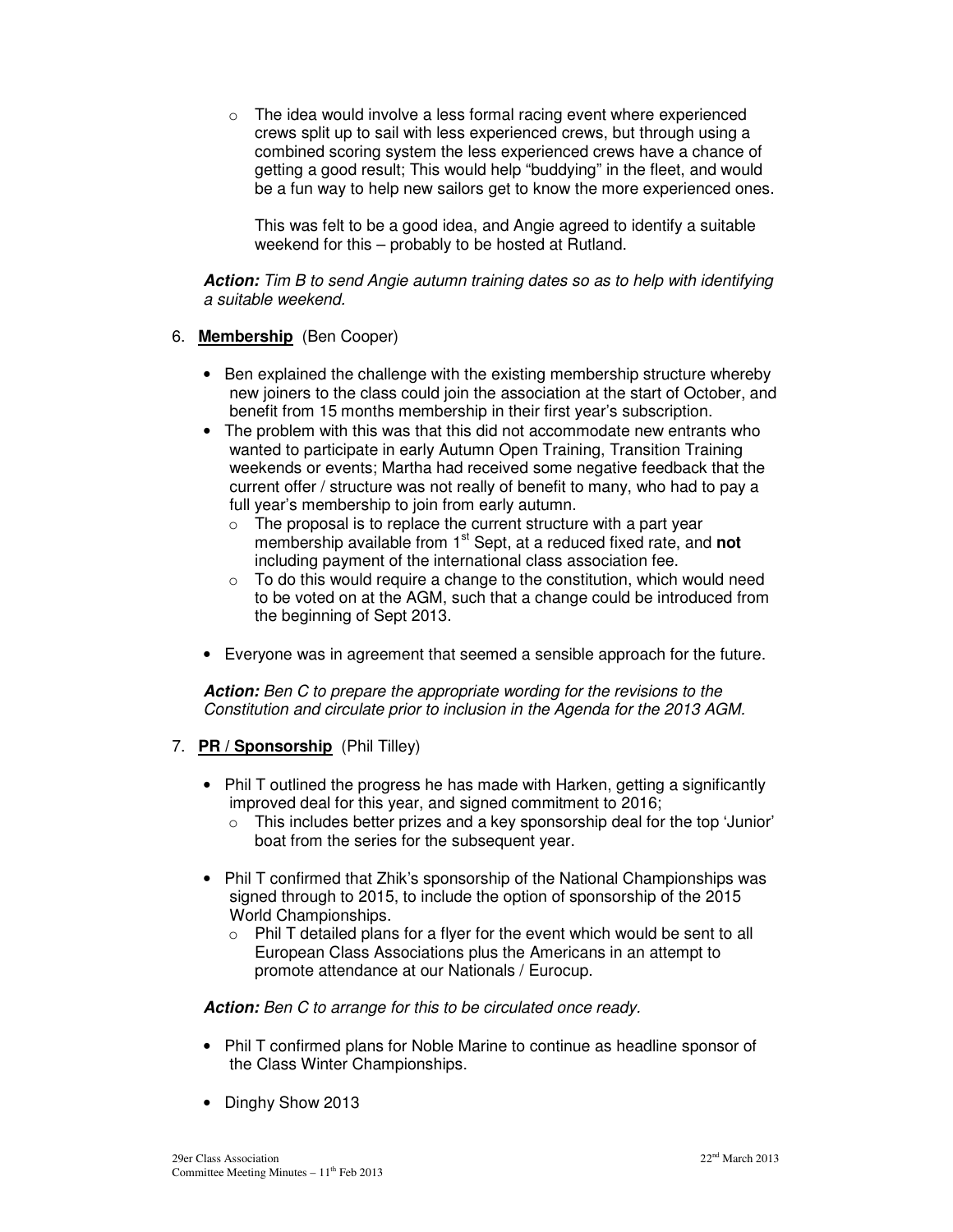- o Phil T detailed plans for a flyer for the event as per previous years.
- o He also confirmed that there were some free tickets available for those helping on the stand. These would be distributed on a first come first served basis.

**Action:** *Martha to set up an 'Event' website to get people to register to man the RYA and Ovington stands at the show as per previous years.*

• Phil T discussed the need for regular class event articles in the Yachting media (Y & Y, Sailracer etc); this has slipped a little recently, and we need to re-energise activities in this area.

**Action:** *Phil T to follow-up on the recent appointment announcement at Sailracer, to see what the class should be doing to link in to Sailracer better.* 

• Phil T raised the question of whether we needed a newsletter, or whether Facebook and the Website provided adequate information to members.

**Action:** *Phil T to recommend what we should be doing in this respect.* 

- There was a general discussion regarding a regular flow of photos both for the class as a record, and for the website. This is an important on-going requirement to enable packs to be produced for Sponsors.
- **Actions:** *Angie A would be taking photos at the Winter Champs Charlie S agreed to contact Pwllheli to see whether they had a stock of class photos from events such as the 2012 RYA Youth Nationals etc. Adrian P agreed to contact Peter Newton to see if he would be willing to support the Nationals as class photographer.*
- 8. **Class RIB** (Charlie Stowe)
	- Charlie reported that our ET RIB was missing both tie down ropes/straps, and the Prop Bag.

**Action:** *It was suggested that Andy Connellan may have these as the last person having used the RIB. Charlie S to enquire.* 

- 9. **Event Management Guide** (Phil K, Ben C, Charlie S)
	- Phil K outlined the purpose of the Event Management Guide, as a reference document for host clubs to refer to when hosting events, thus helping to ensure consistency of approach across events. It was important particularly that this detailed what our expectation was in regard of Safety Management, and the role of our Class Safety Officer, especially as more clubs were wanting to take overall control / responsibility for this.

**Action:** *It was agreed that this must be finished, circulated and published. It was suggested that Andy Connellan may have these as the last person having used the RIB. Charlie S to enquire.*